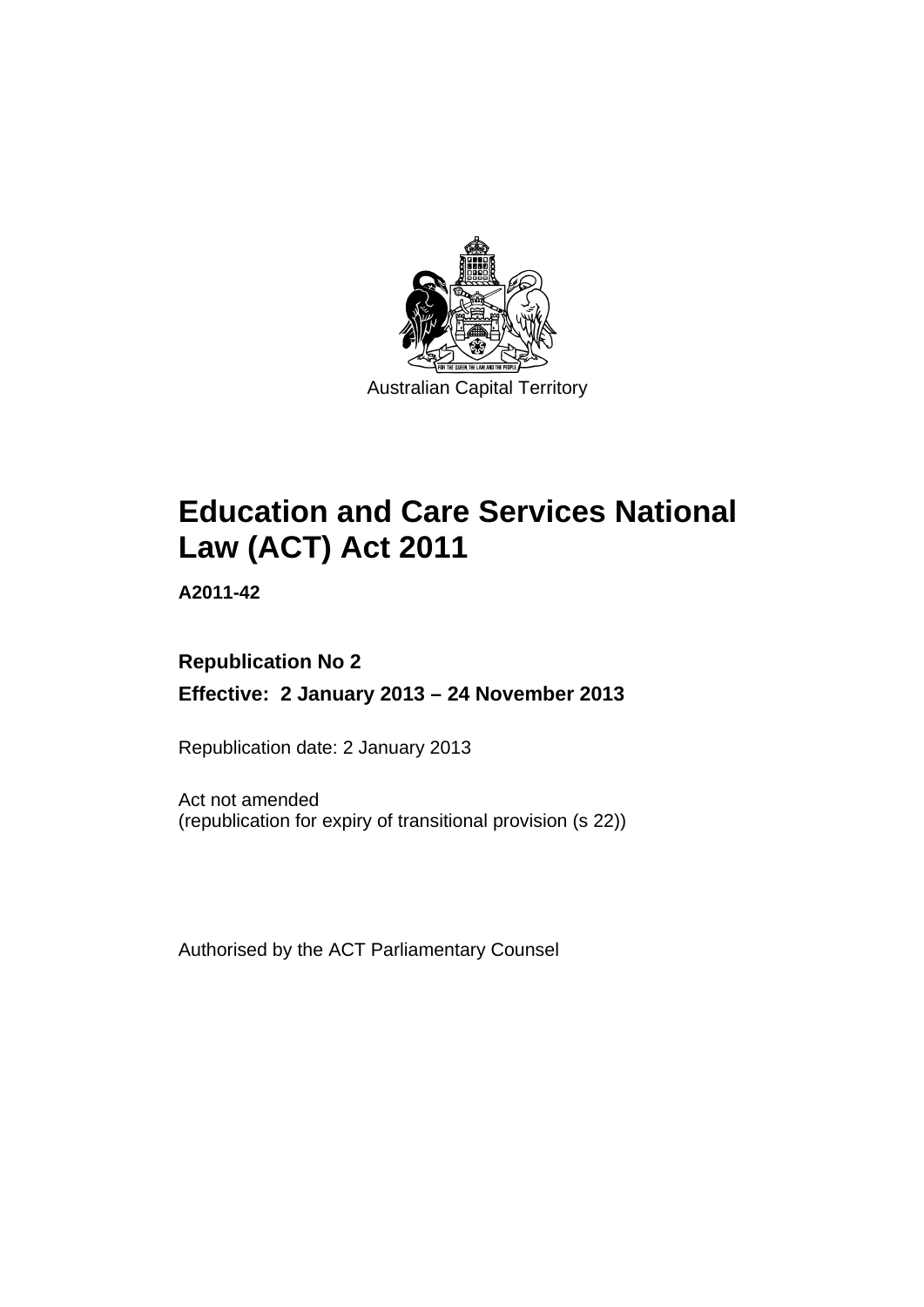#### **About this republication**

#### **The republished law**

This is a republication of the *Education and Care Services National Law (ACT) Act 2011* (including any amendment made under the *[Legislation Act 2001](http://www.legislation.act.gov.au/a/2001-14)*, part 11.3 (Editorial changes)) as in force on 2 January 2013*.* It also includes any commencement, repeal or expiry affecting this republished law.

The legislation history and amendment history of the republished law are set out in endnotes 3 and 4.

#### **Kinds of republications**

The Parliamentary Counsel's Office prepares 2 kinds of republications of ACT laws (see the ACT legislation register at [www.legislation.act.gov.au](http://www.legislation.act.gov.au/)):

- authorised republications to which the *[Legislation Act 2001](http://www.legislation.act.gov.au/a/2001-14)* applies
- unauthorised republications.

The status of this republication appears on the bottom of each page.

#### **Editorial changes**

The *[Legislation Act 2001](http://www.legislation.act.gov.au/a/2001-14)*, part 11.3 authorises the Parliamentary Counsel to make editorial amendments and other changes of a formal nature when preparing a law for republication. Editorial changes do not change the effect of the law, but have effect as if they had been made by an Act commencing on the republication date (see *[Legislation Act 2001](http://www.legislation.act.gov.au/a/2001-14)*, s 115 and s 117). The changes are made if the Parliamentary Counsel considers they are desirable to bring the law into line, or more closely into line, with current legislative drafting practice.

This republication does not include amendments made under part 11.3 (see endnote 1).

#### **Uncommenced provisions and amendments**

If a provision of the republished law has not commenced, the symbol  $\mathbf{U}$  appears immediately before the provision heading. Any uncommenced amendments that affect this republished law are accessible on the ACT legislation register [\(www.legislation.act.gov.au\)](http://www.legislation.act.gov.au/). For more information, see the home page for this law on the register.

#### **Modifications**

If a provision of the republished law is affected by a current modification, the symbol  $\mathbf{M}$ appears immediately before the provision heading. The text of the modifying provision appears in the endnotes. For the legal status of modifications, see the *[Legislation Act 2001](http://www.legislation.act.gov.au/a/2001-14)*, section 95.

#### **Penalties**

At the republication date, the value of a penalty unit for an offence against this law is \$110 for an individual and \$550 for a corporation (see *[Legislation Act 2001](http://www.legislation.act.gov.au/a/2001-14)*, s 133).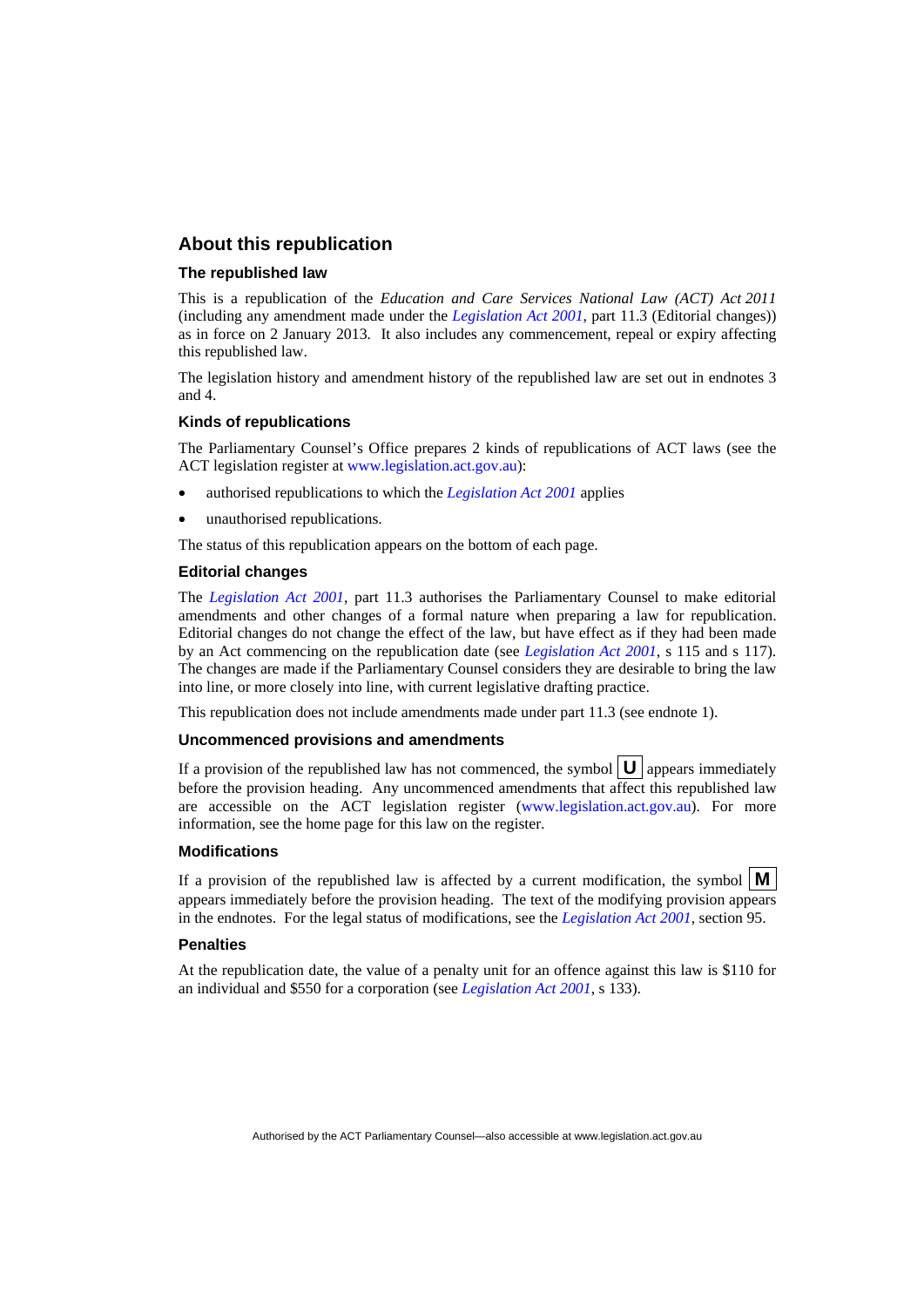

# **Education and Care Services National Law (ACT) Act 2011**

### **Contents**

| Part 1 | <b>Preliminary</b>                                                                            |   |
|--------|-----------------------------------------------------------------------------------------------|---|
| 1      | Name of Act                                                                                   | 2 |
| 3      | Dictionary                                                                                    | 2 |
| 4      | Terms used in Education and Care Services National Law (ACT)                                  | 2 |
| 5      | <b>Notes</b>                                                                                  | 2 |
| Part 2 | <b>Adoption of National Law</b>                                                               |   |
| 6      | Adoption of Education and Care Services National Law                                          | 3 |
| 7      | Exclusion of territory laws                                                                   | 4 |
| 8      | Meaning of generic terms in Education and Care Services National<br>Law for this jurisdiction | 4 |
| 9      | Relevant tribunal or court                                                                    | 5 |

Page

R2 02/01/13 Education and Care Services National Law (ACT) Act 2011 Effective: 02/01/13-24/11/13 contents 1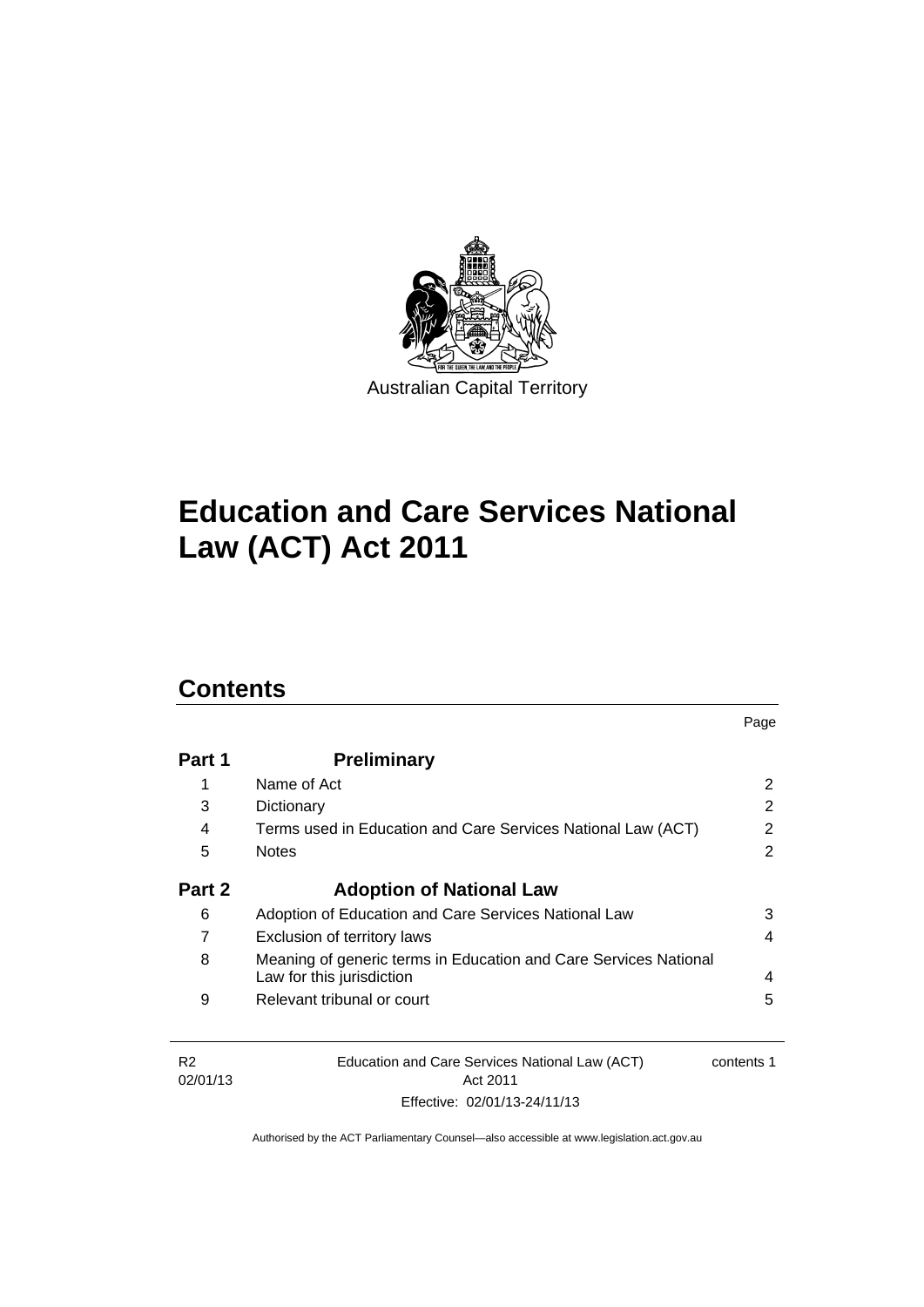#### **Contents**

|                   |                                        | Page           |
|-------------------|----------------------------------------|----------------|
| 10                | <b>Regulatory Authority</b>            | 5              |
| 11                | Children's services law                | 5              |
| 12                | <b>Education law</b>                   | 6              |
| 13                | Former education and care services law | 6              |
| 14                | Infringements law                      | 6              |
| 15                | Public sector law                      | 6              |
| 16                | Working with children law              | 6              |
| 17                | Working with vulnerable people law     | $\overline{7}$ |
| 18                | Penalty at end of provision            | $\overline{7}$ |
| Part 3            | <b>Miscellaneous</b>                   |                |
| 19                | Regulation-making power                | 8              |
| Part 4            | <b>Transitional</b>                    |                |
| 20                | Definitions-pt 4                       | 9              |
| 21                | <b>Transitional definitions</b>        | 9              |
| 23                | Expiry-pt 4                            | 11             |
| <b>Dictionary</b> |                                        | 12             |
|                   |                                        |                |
| <b>Endnotes</b>   |                                        |                |
| 1                 | About the endnotes                     | 13             |
| 2                 | Abbreviation key                       | 13             |
| 3                 | Legislation history                    | 14             |
| 4                 | Amendment history                      | 14             |

5 [Earlier republications 15](#page-18-0)

contents 2 Education and Care Services National Law (ACT) Act 2011 Effective: 02/01/13-24/11/13

R2 02/01/13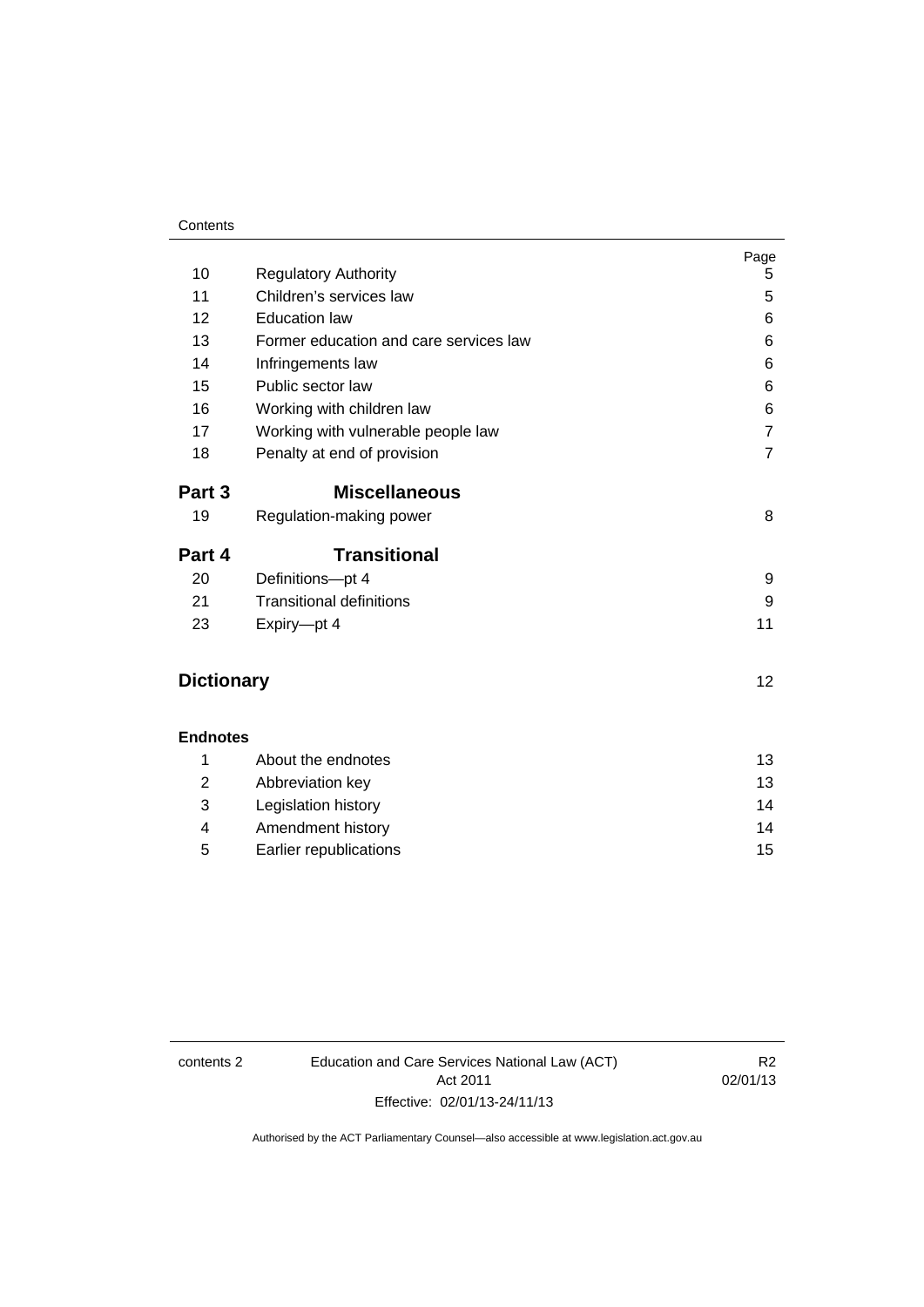

# **Education and Care Services National Law (ACT) Act 2011**

An Act to apply a national law relating to the regulation of education and care services for children

R2 02/01/13

l

Education and Care Services National Law (ACT) Act 2011 Effective: 02/01/13-24/11/13

page 1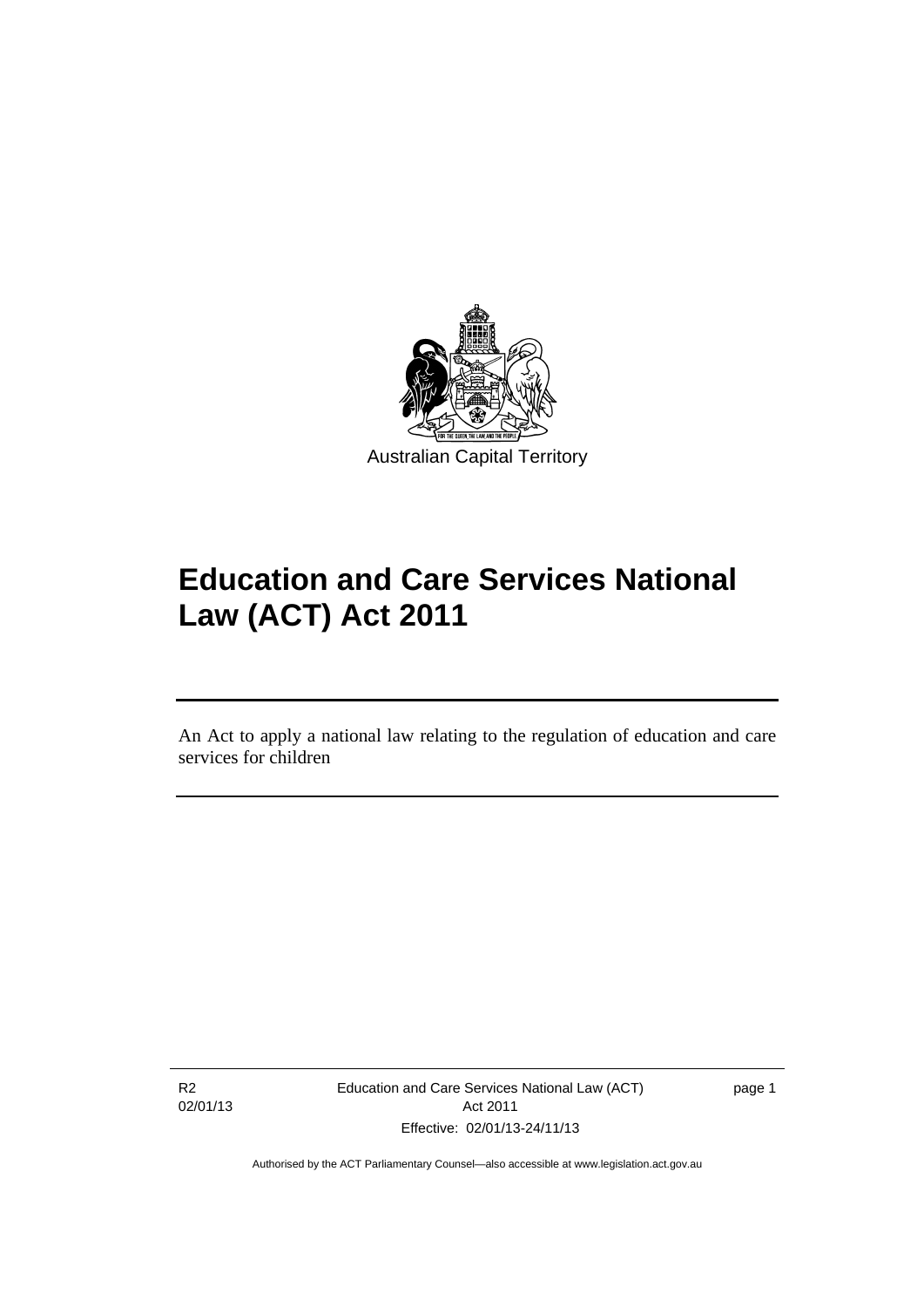#### Part 1 **Preliminary**

Section 1

### <span id="page-5-0"></span>**Part 1** Preliminary

#### <span id="page-5-1"></span>**1 Name of Act**

This Act is the *Education and Care Services National Law (ACT) Act 2011*.

#### <span id="page-5-2"></span>**3 Dictionary**

The dictionary at the end of this Act is part of this Act.

- *Note 1* The dictionary at the end of this Act defines certain terms used in this Act.
- *Note 2* A definition in the dictionary applies to the entire Act unless the definition, or another provision of the Act, provides otherwise or the contrary intention otherwise appears (see [Legislation Act](http://www.legislation.act.gov.au/a/2001-14), s 155 and s 156 (1)).

#### <span id="page-5-3"></span>**4 Terms used in Education and Care Services National Law (ACT)**

Terms used in this Act and also in the Education and Care Services National Law set out in the schedule to the Victorian Act have the same meaning in this Act as they have in that Law.

#### <span id="page-5-4"></span>**5 Notes**

A note included in this Act is explanatory and is not part of this Act.

*Note* See the [Legislation Act,](http://www.legislation.act.gov.au/a/2001-14) s 127 (1), (4) and (5) for the legal status of notes.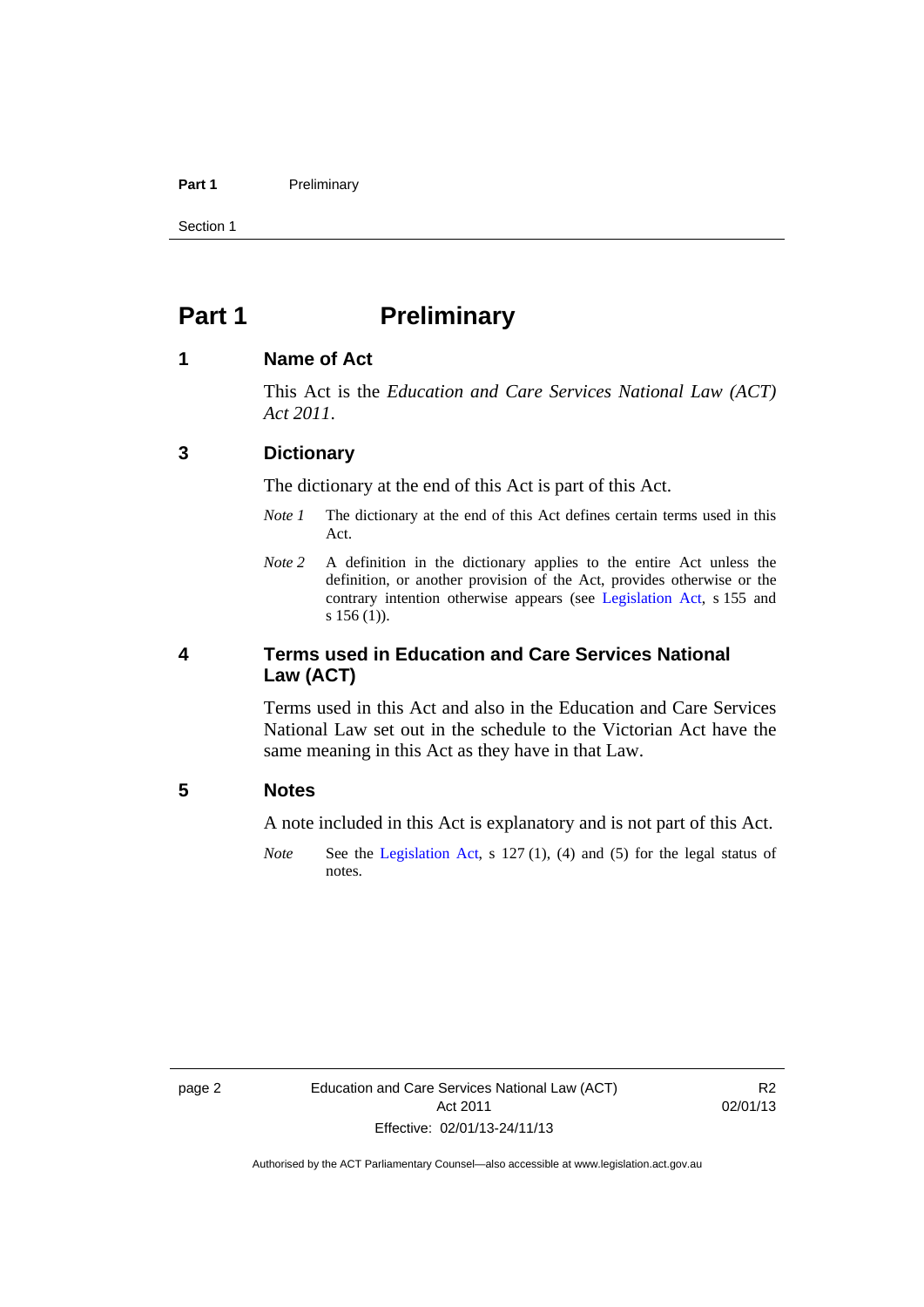### <span id="page-6-0"></span>**Part 2 Adoption of National Law**

### <span id="page-6-1"></span>**6 Adoption of Education and Care Services National Law**

- (1) Subject to this section, the Education and Care Services National Law, as in force from time to time, set out in the schedule to the Victorian Act—
	- (a) applies as a territory law; and
	- (b) as so applying may be referred to as the *[Education and Care](http://www.legislation.act.gov.au/a/db_44782/default.asp)  [Services National Law \(ACT\)](http://www.legislation.act.gov.au/a/db_44782/default.asp)*; and
	- (c) so applies as if it were part of this Act.
- (2) A law that amends the Education and Care Services National Law set out in the schedule to the Victorian Act and is passed by the Victorian Parliament after this Act's notification day must be presented to the Legislative Assembly not later than 6 sitting days after the day it is passed.
- (3) The amending law may be disallowed by the Legislative Assembly in the same way, and within the same period, that a disallowable instrument may be disallowed.

*Note* See the [Legislation Act,](http://www.legislation.act.gov.au/a/2001-14) s 65 (Disallowance by resolution of Assembly).

- (4) If the amending law is not presented to the Legislative Assembly in accordance with subsection (2), or is disallowed under subsection (3), the Education and Care Services National Law applying under subsection (1) is taken—
	- (a) not to include the amendments made by the amending law; and
	- (b) to include any provision repealed or amended by the amending law as if the amending law had not been made.
- (5) Section 303 (4) (Parliamentary scrutiny of national regulations) of the Education and Care Services National Law set out in the schedule to the Victorian Act does not apply as a territory law.

R2 02/01/13 page 3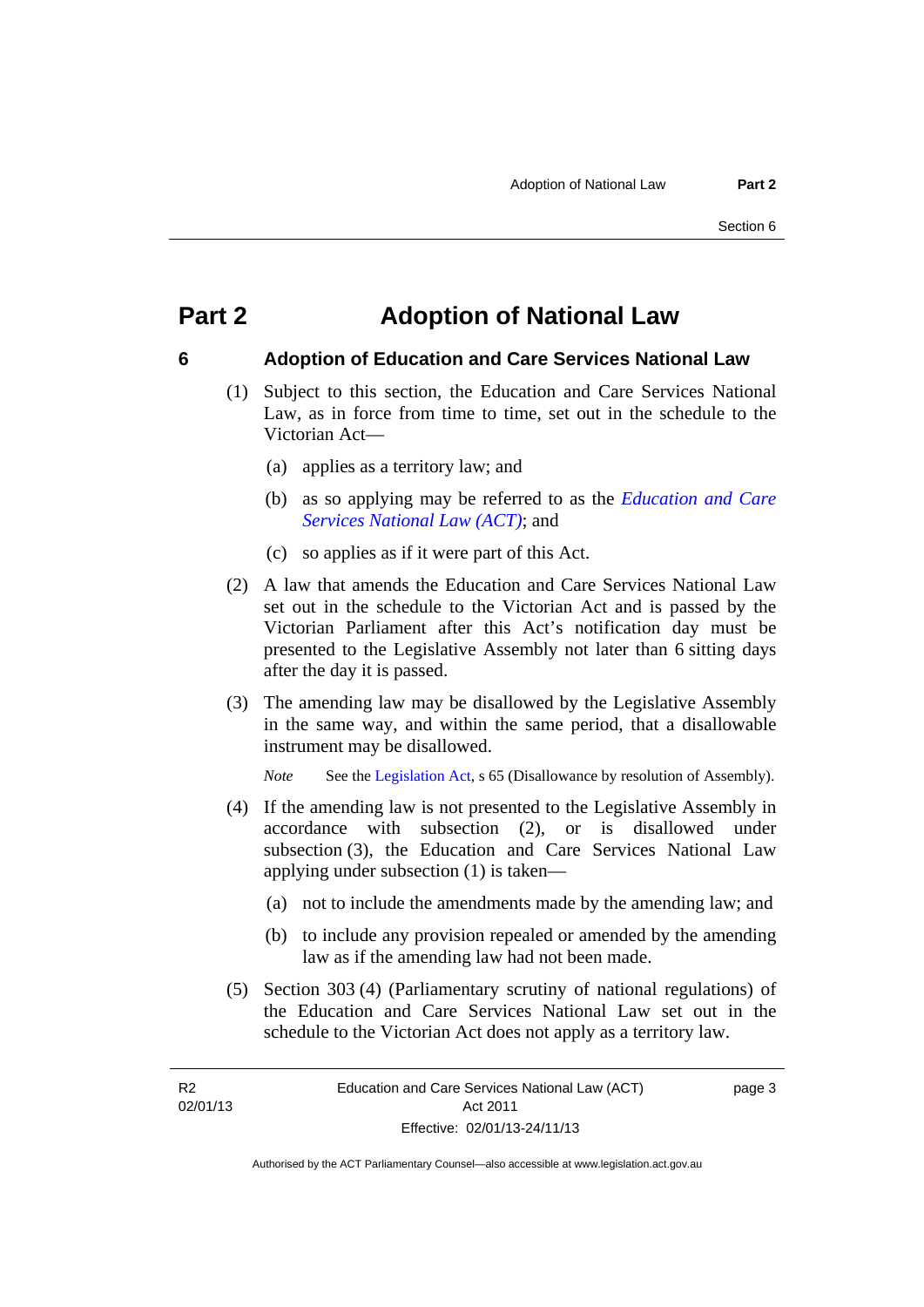#### <span id="page-7-0"></span>**7 Exclusion of territory laws**

- (1) The following territory laws do not apply to the *[Education and Care](http://www.legislation.act.gov.au/a/db_44782/default.asp)  [Services National Law \(ACT\)](http://www.legislation.act.gov.au/a/db_44782/default.asp)* or to the instruments made under that Law:
	- (a) the *[Criminal Code 2002](http://www.legislation.act.gov.au/a/2002-51)*;
	- (b) the *[Freedom of Information Act 1989](http://www.legislation.act.gov.au/a/alt_a1989-46co)*;
	- (c) the *[Legislation Act 2001](http://www.legislation.act.gov.au/a/2001-14)*.
- (2) The following territory laws do not apply to the *[Education and Care](http://www.legislation.act.gov.au/a/db_44782/default.asp)  [Services National Law \(ACT\)](http://www.legislation.act.gov.au/a/db_44782/default.asp)* or to the instruments made under that Law, except to the extent that that Law and those instruments apply to the Regulatory Authority and the employees, decisions, actions and records of the Regulatory Authority:
	- (a) the *[Annual Reports \(Government Agencies\) Act 2004](http://www.legislation.act.gov.au/a/2004-8)*;
	- (b) the *[Auditor-General Act 1996](http://www.legislation.act.gov.au/a/1996-23)*;
	- (c) the *[Financial Management Act 1996](http://www.legislation.act.gov.au/a/1996-22)*;
	- (d) the *[Ombudsman Act 1989](http://www.legislation.act.gov.au/a/alt_a1989-45co)*;
	- (e) the *[Public Sector Management Act 1994](http://www.legislation.act.gov.au/a/1994-37)*;
	- (f) the *[Territory Records Act 2002](http://www.legislation.act.gov.au/a/2002-18)*.

#### <span id="page-7-1"></span>**8 Meaning of generic terms in Education and Care Services National Law for this jurisdiction**

In the *[Education and Care Services National Law \(ACT\)](http://www.legislation.act.gov.au/a/db_44782/default.asp)*:

*child protection law* means the *[Children and Young People](http://www.legislation.act.gov.au/a/2008-19)  [Act 2008](http://www.legislation.act.gov.au/a/2008-19)*.

*Note* A reference to a law includes a reference to the statutory instruments made or in force under the law (see [Legislation Act,](http://www.legislation.act.gov.au/a/2001-14) s 104).

#### *de facto relationship* means a domestic partnership.

page 4 Education and Care Services National Law (ACT) Act 2011 Effective: 02/01/13-24/11/13

R2 02/01/13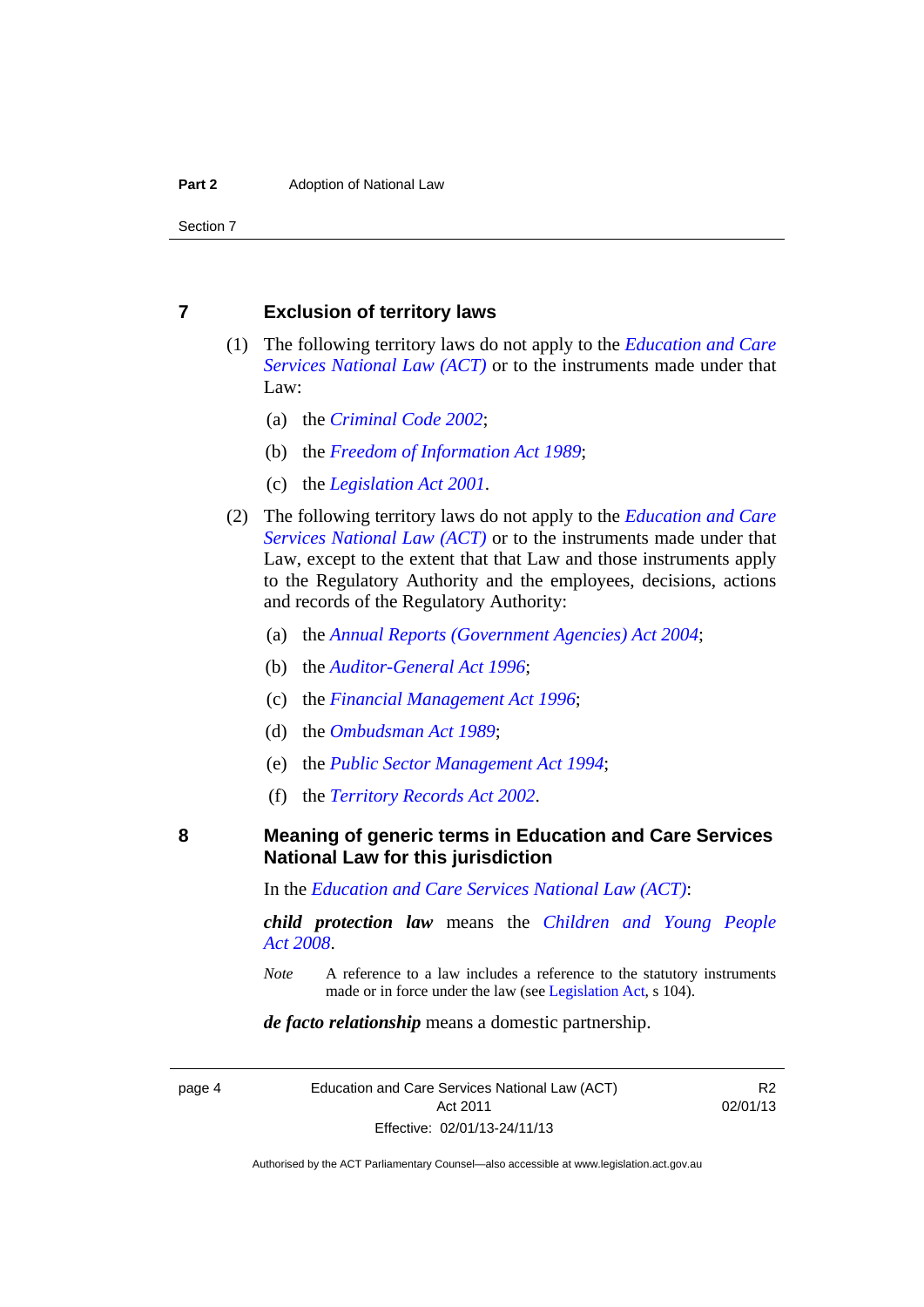*magistrate* means a Magistrate under the *[Magistrates Court](http://www.legislation.act.gov.au/a/1930-21)  [Act 1930](http://www.legislation.act.gov.au/a/1930-21)*.

*public authority* means a body established for a public purpose under an Act.

*registered teacher* means a registered teacher under the *[ACT](http://www.legislation.act.gov.au/a/2010-55)  [Teacher Quality Institute Act 2010.](http://www.legislation.act.gov.au/a/2010-55)*

*superior court* means the Supreme Court.

*this jurisdiction* means the Australian Capital Territory.

#### <span id="page-8-0"></span>**9 Relevant tribunal or court**

For the definition of *relevant tribunal or court* in the *[Education and](http://www.legislation.act.gov.au/a/db_44782/default.asp)  [Care Services National Law \(ACT\)](http://www.legislation.act.gov.au/a/db_44782/default.asp)*, section 5—

- (a) the Magistrates Court is the relevant court or tribunal for that Law, section 181; and
- (b) the ACAT is declared to be the relevant court or tribunal for that Law, part 8.

#### <span id="page-8-1"></span>**10 Regulatory Authority**

For the definition of *Regulatory Authority* in the *[Education and](http://www.legislation.act.gov.au/a/db_44782/default.asp)  [Care Services National Law \(ACT\)](http://www.legislation.act.gov.au/a/db_44782/default.asp)*, section 5, the chief executive is the Regulatory Authority.

#### <span id="page-8-2"></span>**11 Children's services law**

For the definition of *children's services law* in the *[Education and](http://www.legislation.act.gov.au/a/db_44782/default.asp)  [Care Services National Law \(ACT\)](http://www.legislation.act.gov.au/a/db_44782/default.asp)* the *[Children and Young People](http://www.legislation.act.gov.au/a/2008-19)  [Act 2008](http://www.legislation.act.gov.au/a/2008-19)*, chapter 20 is a children's services law.

R2 02/01/13 page 5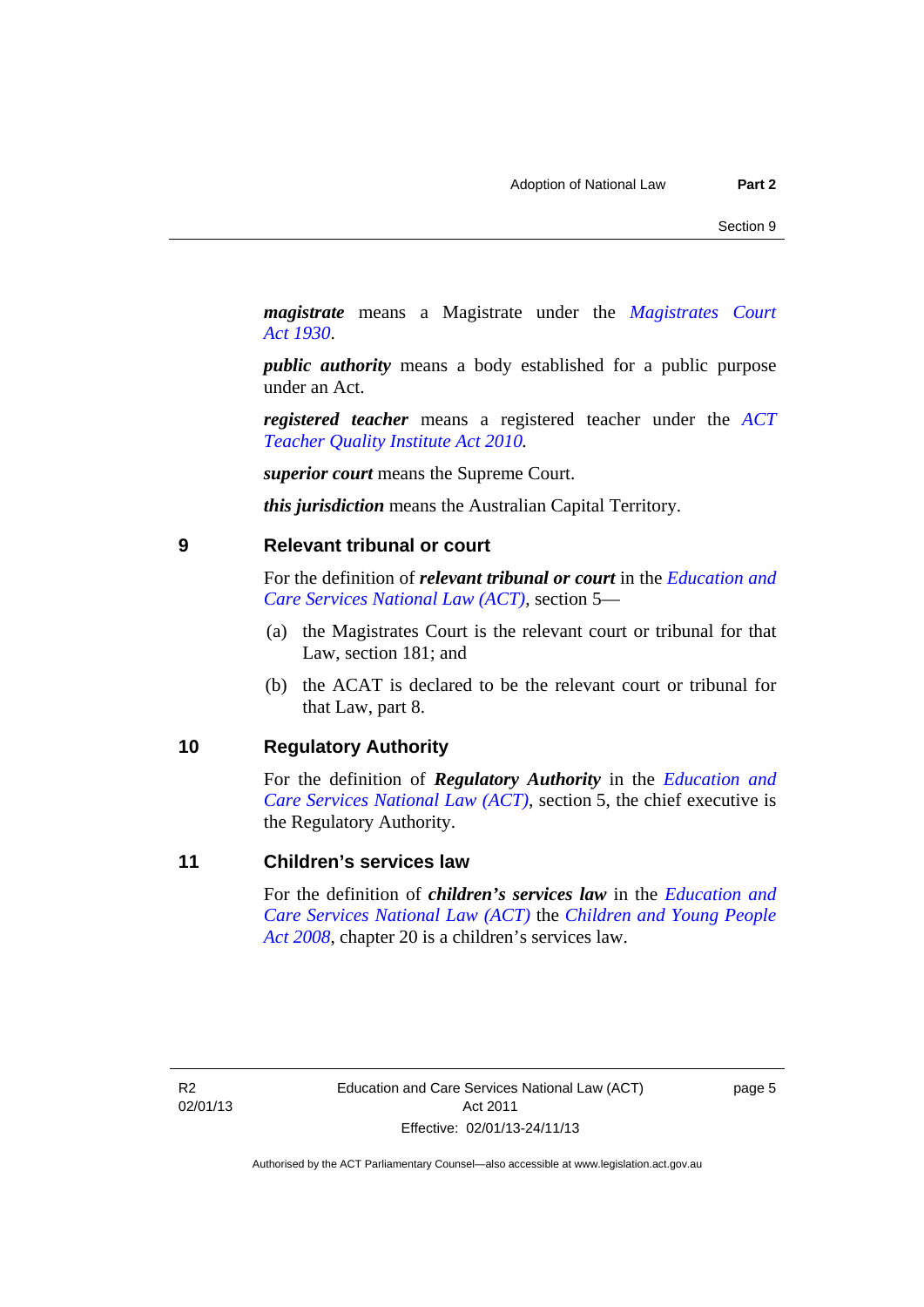#### <span id="page-9-0"></span>**12 Education law**

For the definition of *education law* in the *[Education and Care](http://www.legislation.act.gov.au/a/db_44782/default.asp)  [Services National Law \(ACT\)](http://www.legislation.act.gov.au/a/db_44782/default.asp)*, section 5, the *[Education Act 2004](http://www.legislation.act.gov.au/a/2004-17)* is an education law.

#### <span id="page-9-1"></span>**13 Former education and care services law**

For the definition of *former education and care services law* in the *[Education and Care Services National Law \(ACT\)](http://www.legislation.act.gov.au/a/db_44782/default.asp)*, section 5—

- (a) the *[Children and Young People Act 2008](http://www.legislation.act.gov.au/a/2008-19)*, chapter 20, is a former education and care services law; and
- (b) the *[Education Act 2004](http://www.legislation.act.gov.au/a/2004-17)* is a former education and care services law.

#### <span id="page-9-2"></span>**14 Infringements law**

For the definition of *infringements law* in the *[Education and Care](http://www.legislation.act.gov.au/a/db_44782/default.asp)  [Services National Law \(ACT\)](http://www.legislation.act.gov.au/a/db_44782/default.asp)*, section 5, the *[Magistrates Court](http://www.legislation.act.gov.au/a/1930-21)  [Act 1930](http://www.legislation.act.gov.au/a/1930-21)*, part 3.8 is an infringements law.

#### <span id="page-9-3"></span>**15 Public sector law**

For the definition of *public sector law* in the *[Education and Care](http://www.legislation.act.gov.au/a/db_44782/default.asp)  [Services National Law \(ACT\)](http://www.legislation.act.gov.au/a/db_44782/default.asp)*, section 5, the *[Public Sector](http://www.legislation.act.gov.au/a/1994-37)  [Management Act 1994](http://www.legislation.act.gov.au/a/1994-37)* is a public sector law.

#### <span id="page-9-4"></span>**16 Working with children law**

For the definition of *working with children law* in the *[Education](http://www.legislation.act.gov.au/a/db_44782/default.asp)  [and Care Services National Law \(ACT\)](http://www.legislation.act.gov.au/a/db_44782/default.asp)*, in section 5, the *[Working](http://www.legislation.act.gov.au/a/2011-44)  [with Vulnerable People \(Background Checking\) Act 2011](http://www.legislation.act.gov.au/a/2011-44)* is a working with children law.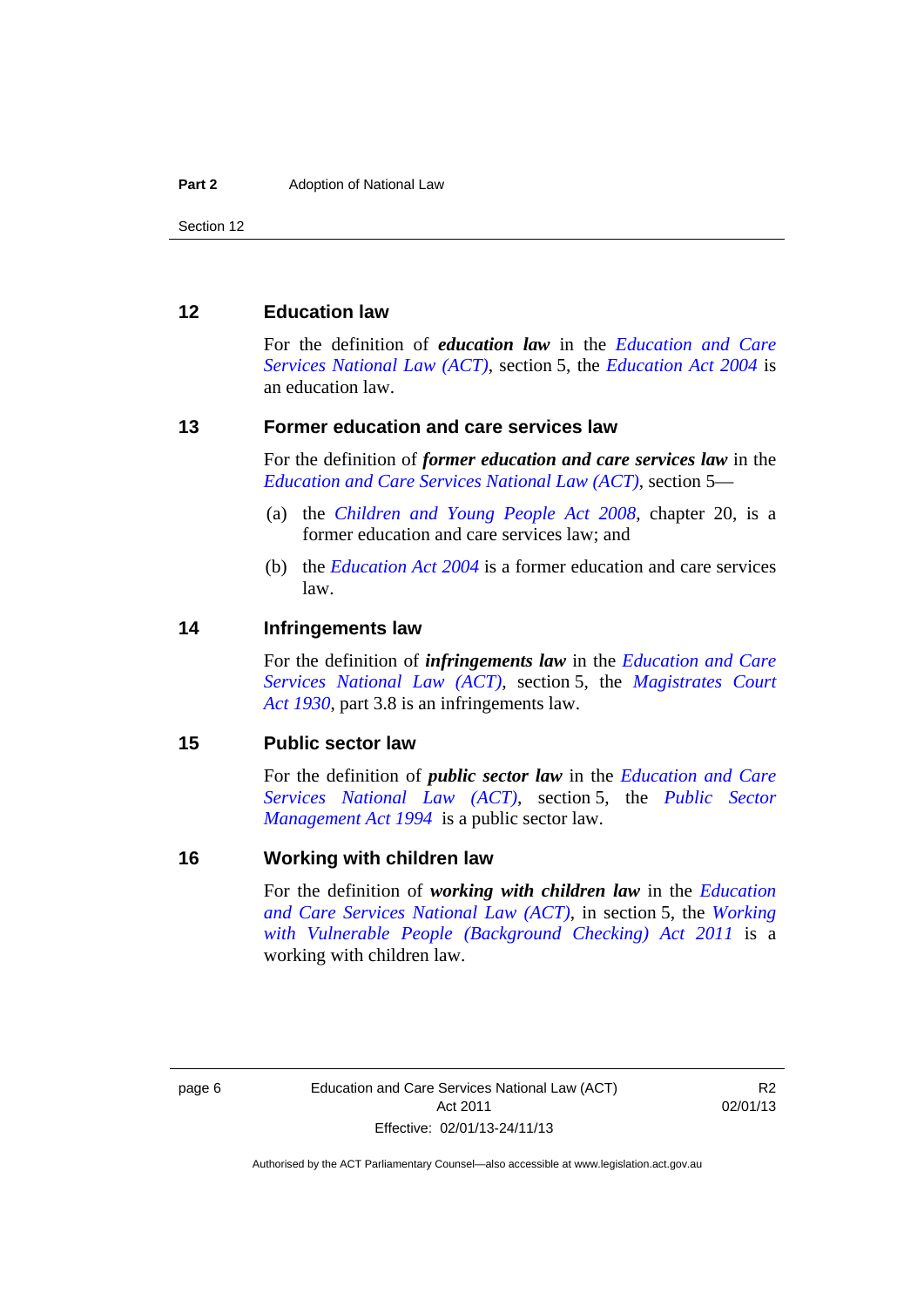#### <span id="page-10-0"></span>**17 Working with vulnerable people law**

For the definition of *working with vulnerable people law* in the *[Education and Care Services National Law \(ACT\)](http://www.legislation.act.gov.au/a/db_44782/default.asp)*, section 5, the *[Working with Vulnerable People \(Background Checking\) Act 2011](http://www.legislation.act.gov.au/a/2011-44)* is a working with vulnerable people law.

#### <span id="page-10-1"></span>**18 Penalty at end of provision**

In the *[Education and Care Services National Law \(ACT\)](http://www.legislation.act.gov.au/a/db_44782/default.asp)* a penalty specified at the end of a provision indicates that a contravention of the provision is punishable on conviction by a penalty not more than the specified penalty.

R2 02/01/13 Education and Care Services National Law (ACT) Act 2011 Effective: 02/01/13-24/11/13

page 7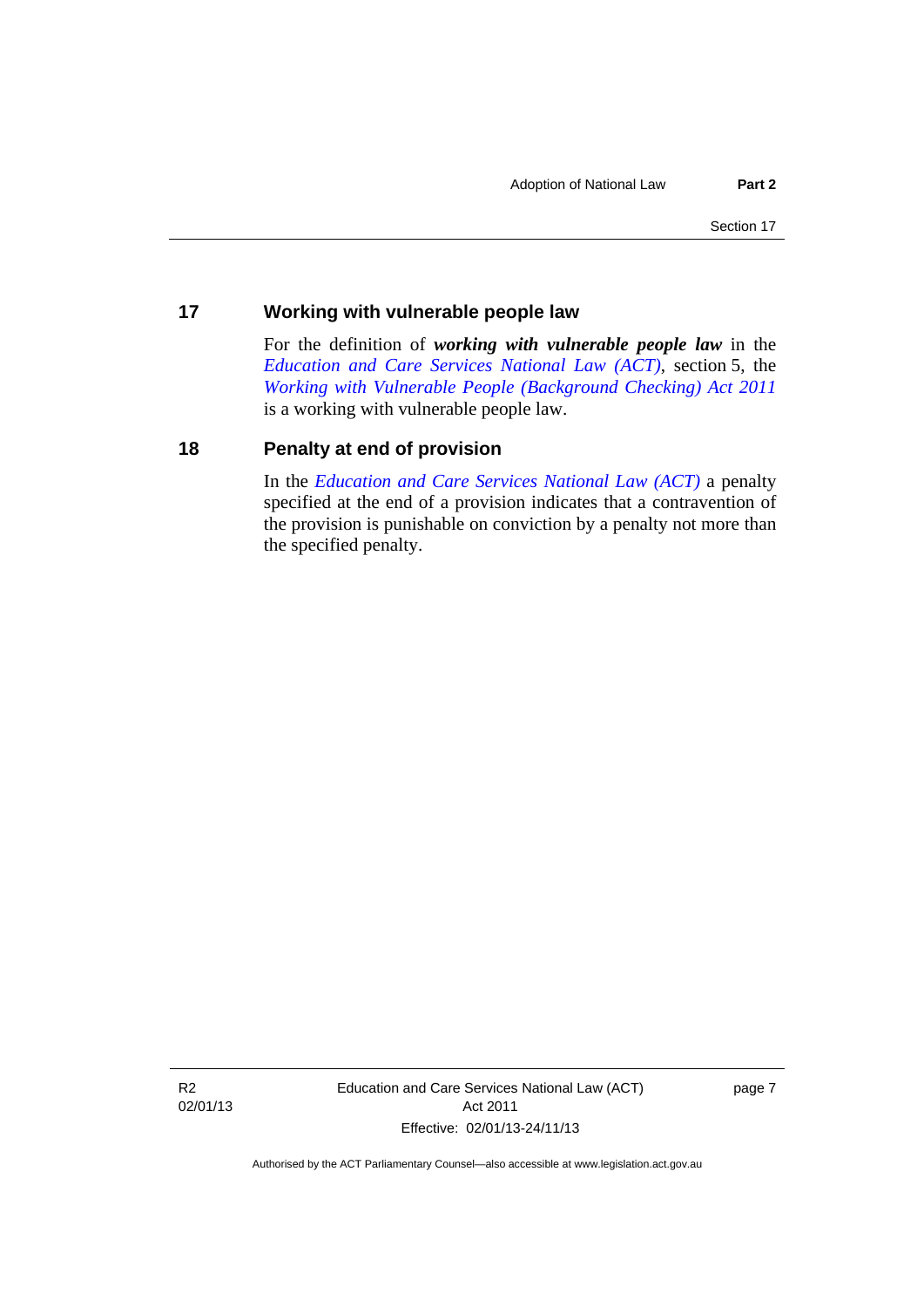#### **Part 3** Miscellaneous

Section 19

### <span id="page-11-0"></span>**Part 3 Miscellaneous**

### <span id="page-11-1"></span>**19 Regulation-making power**

The Executive may make regulations for this Act.

*Note* A regulation must be notified, and presented to the Legislative Assembly, under the [Legislation Act](http://www.legislation.act.gov.au/a/2001-14).

page 8 Education and Care Services National Law (ACT) Act 2011 Effective: 02/01/13-24/11/13

R2 02/01/13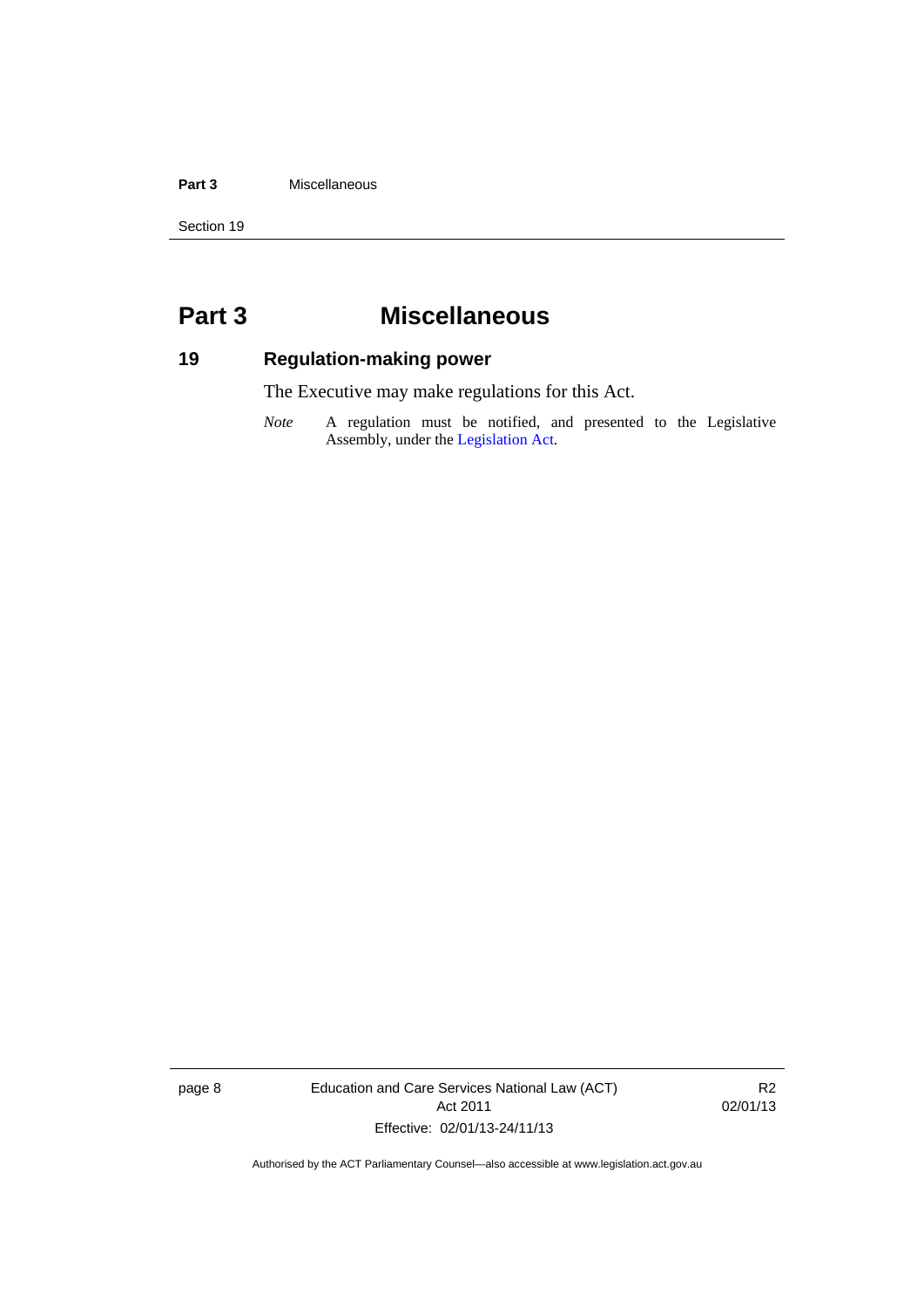### <span id="page-12-0"></span>**Part 4 Transitional**

#### <span id="page-12-1"></span>**20 Definitions—pt 4**

In this part:

*childcare services standards*—see the *[Children and Young People](http://www.legislation.act.gov.au/a/2008-19)  [Act 2008](http://www.legislation.act.gov.au/a/2008-19)*, section 887 (2) (e).

*government preschool* means a government preschool established under the *[Education Act 2004](http://www.legislation.act.gov.au/a/2004-17)*, section 20.

*licensed childcare service*—see the *[Children and Young People](http://www.legislation.act.gov.au/a/2008-19)  [Act 2008](http://www.legislation.act.gov.au/a/2008-19),* section 728*.*

#### <span id="page-12-2"></span>**21 Transitional definitions**

- (1) For the definition of *declared approved family day care service* in the *[Education and Care Services National Law \(ACT\)](http://www.legislation.act.gov.au/a/db_44782/default.asp)*, section 305, a family day care scheme that was a licensed childcare service is a declared approved family day care service.
- (2) For the definition of *declared approved provider* in the *[Education](http://www.legislation.act.gov.au/a/db_44782/default.asp)  [and Care Services National Law \(ACT\)](http://www.legislation.act.gov.au/a/db_44782/default.asp)*, section 305—
	- (a) a person who was a licensed proprietor of a licensed childcare service is a declared approved provider; and
	- (b) the director-general responsible for the administration of the *[Education Act 2004](http://www.legislation.act.gov.au/a/2004-17)* is a declared approved provider.
- (3) For the definition of *declared approved service* in the *[Education](http://www.legislation.act.gov.au/a/db_44782/default.asp)  [and Care Services National Law \(ACT\)](http://www.legislation.act.gov.au/a/db_44782/default.asp)*, section 305—
	- (a) a service that was a licensed childcare service is a declared approved service; and
	- (b) a government preschool is a declared approved service.

R2 02/01/13 page 9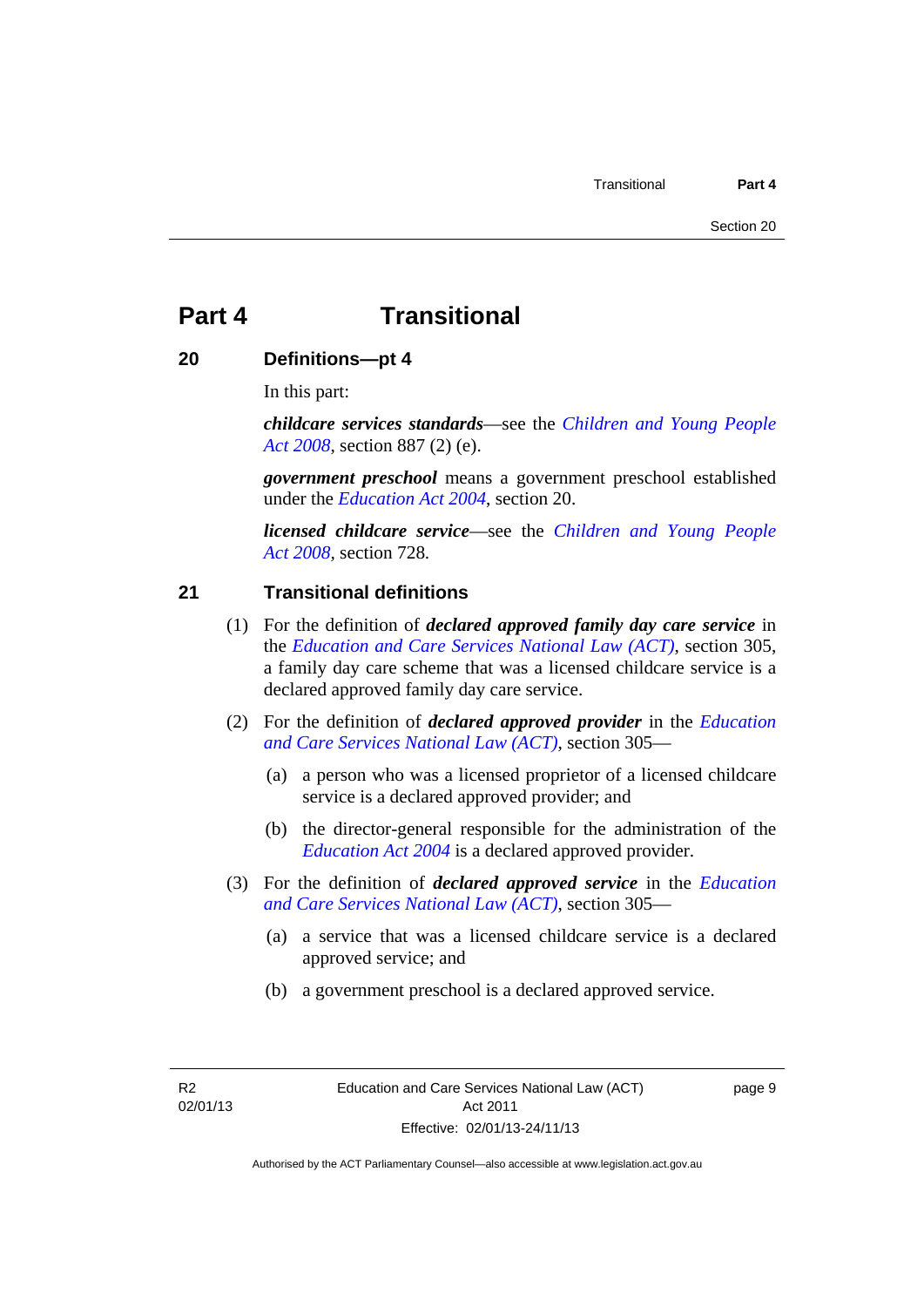- (4) For the definition of *declared certified supervisor* in the *[Education](http://www.legislation.act.gov.au/a/db_44782/default.asp)  [and Care Services National Law \(ACT\)](http://www.legislation.act.gov.au/a/db_44782/default.asp)*, section 305, a person is a declared certified supervisor if—
	- (a) the person held any of the following positions mentioned in the childcare services standards:
		- (i) qualified service director, designated qualified team leader or qualified primary contact staff member of a licensed childcare service providing centre based care;
		- (ii) qualified service director or qualified service coordinator of a licensed childcare service providing school aged care;
		- (iii) qualified staff member of the coordination unit for a licensed childcare service providing family day care;
		- (iv) qualified senior teacher or qualified teacher of a licensed childcare service operating an independent preschool; and
	- (b) the person held, or had completed the requirements for, the qualification required under the childcare services standards for the position.
- (5) For the definition of *declared compliance notice* in the *[Education](http://www.legislation.act.gov.au/a/db_44782/default.asp)  [and Care Services National Law \(ACT\)](http://www.legislation.act.gov.au/a/db_44782/default.asp)*, section 305, a compliance notice issued under the *[Children and Young People Act 2008](http://www.legislation.act.gov.au/a/2008-19)*, chapter 20, is a declared compliance notice.
- (6) For the definition of *former approval* in the *[Education and Care](http://www.legislation.act.gov.au/a/db_44782/default.asp)  [Services National Law \(ACT\)](http://www.legislation.act.gov.au/a/db_44782/default.asp)*, section 305—
	- (a) a childcare service licence issued under the *[Children and](http://www.legislation.act.gov.au/a/2008-19)  [Young People Act 2008](http://www.legislation.act.gov.au/a/2008-19)*, chapter 20, is a former approval; and
	- (b) the establishment of a government preschool under the *[Education Act 2004](http://www.legislation.act.gov.au/a/2004-17)*, section 20, is a former approval.

page 10 Education and Care Services National Law (ACT) Act 2011 Effective: 02/01/13-24/11/13

R2 02/01/13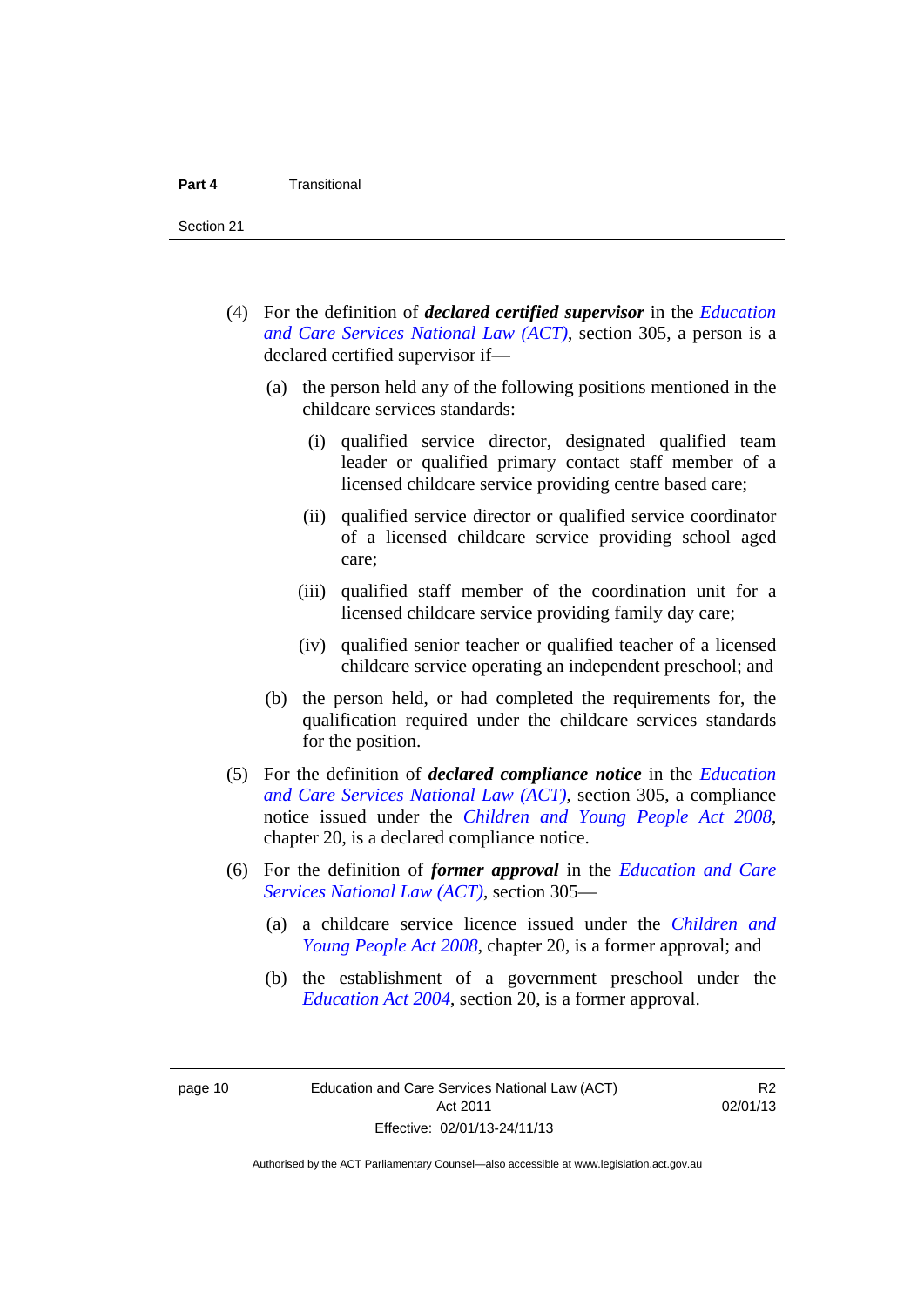### <span id="page-14-0"></span>**23 Expiry—pt 4**

This part expires 3 years after the day it commences.

R2 02/01/13 Education and Care Services National Law (ACT) Act 2011 Effective: 02/01/13-24/11/13

page 11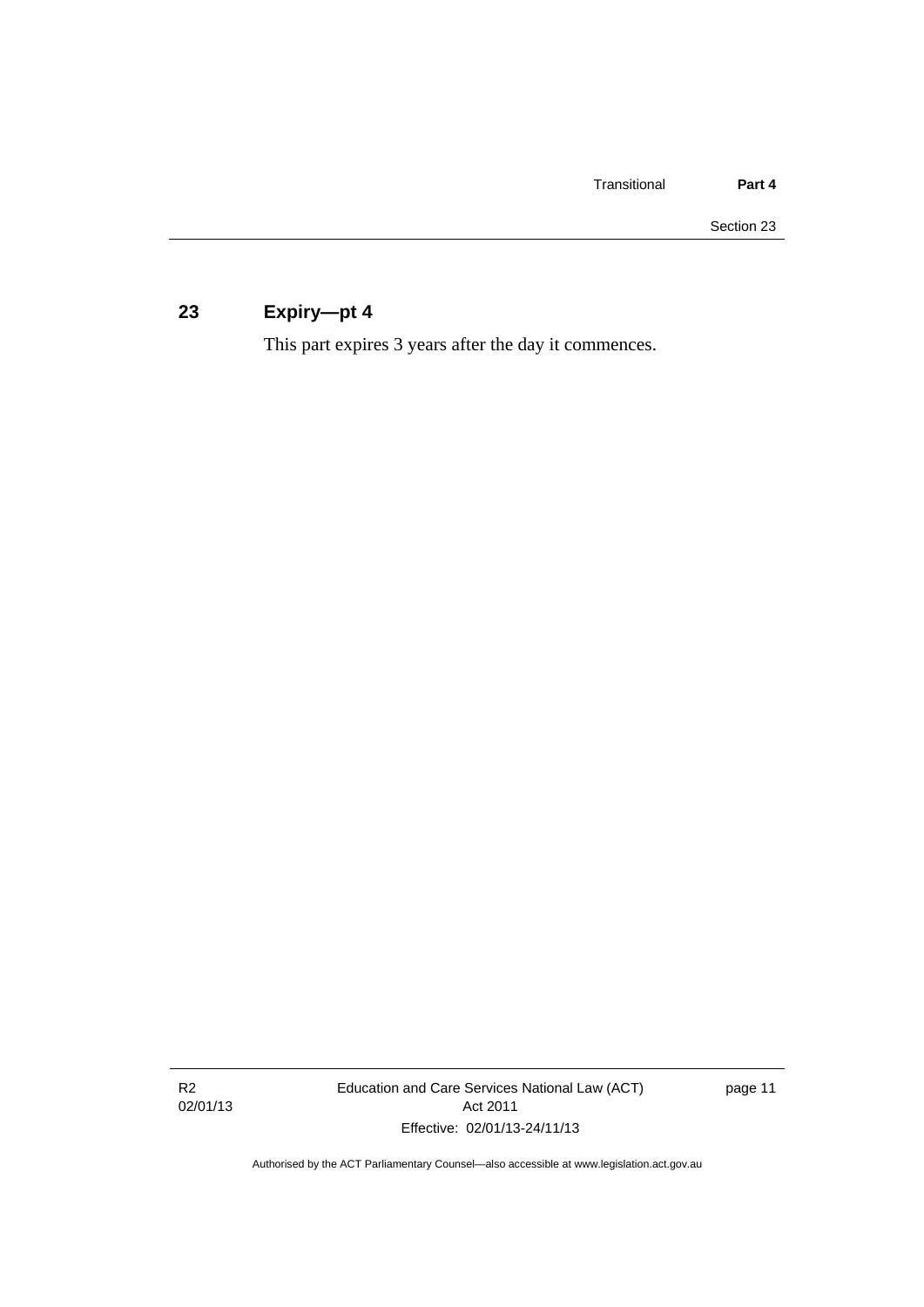**Dictionary** 

## <span id="page-15-0"></span>**Dictionary**

(see s 3)

- *Note 1* The [Legislation Act](http://www.legislation.act.gov.au/a/2001-14) contains definitions and other provisions relevant to this Act.
- *Note 2* For example, the [Legislation Act,](http://www.legislation.act.gov.au/a/2001-14) dict, pt 1, defines the following terms:
	- ACAT
	- chief executive (s 163)
	- domestic partnership (s 169 (2))
	- Magistrates Court
	- Supreme Court
	- territory law.

*Education and Care Services National Law (ACT)* means the provisions applying in this jurisdiction because of section 6.

*Victorian Act* means the *[Education and Care Services National Law](http://www.legislation.vic.gov.au/)  [Act 2010](http://www.legislation.vic.gov.au/)* (Vic).

- *Note 1* The Victorian Act is accessible at [www.legislation.vic.gov.au](http://www.legislation.vic.gov.au/).
- *Note 2* A reference to a law (including a Victorian Act) includes a reference to the law as originally made and as amended (see [Legislation Act,](http://www.legislation.act.gov.au/a/2001-14) s 102).

page 12 Education and Care Services National Law (ACT) Act 2011 Effective: 02/01/13-24/11/13

R2 02/01/13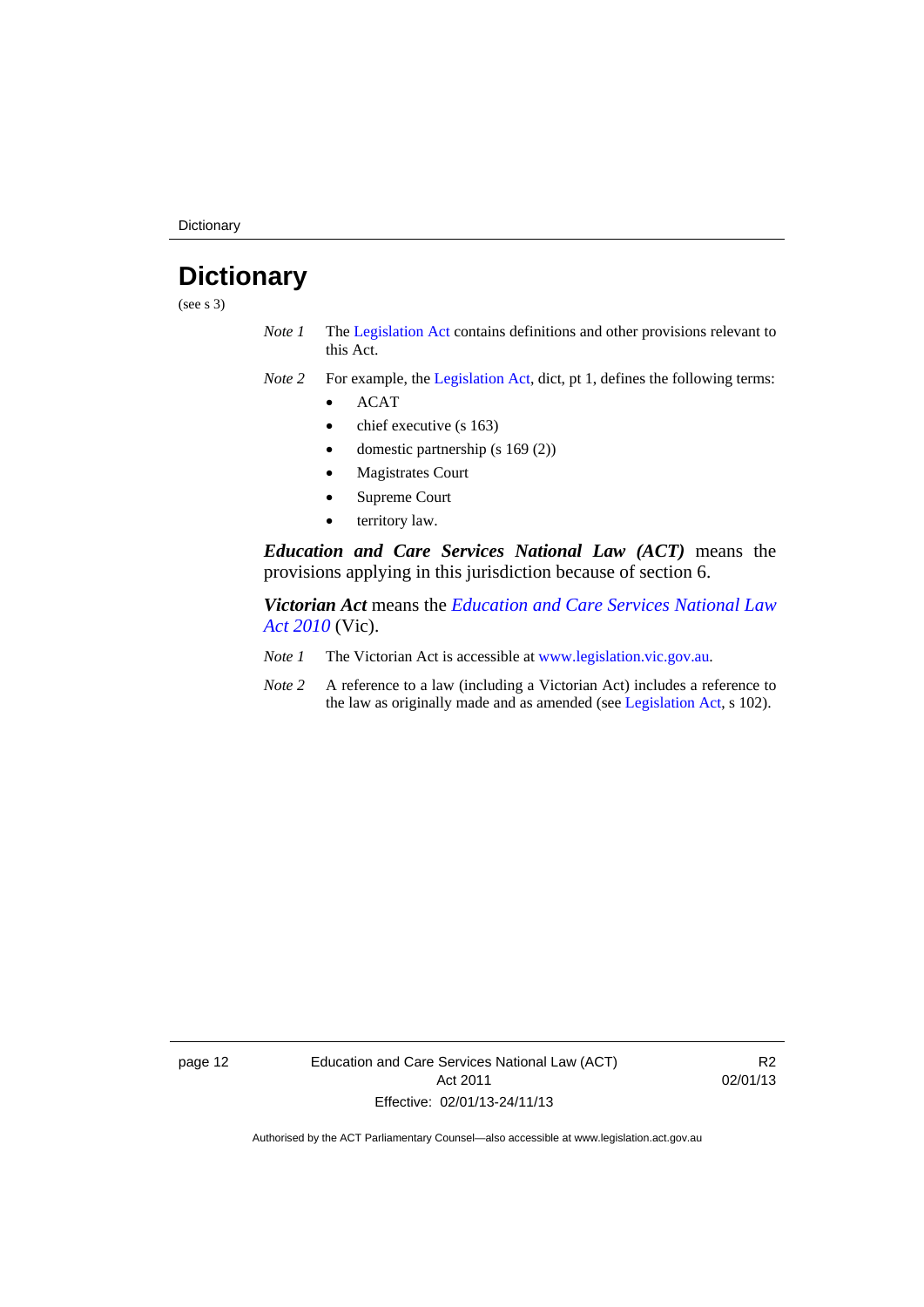#### **Endnotes**

#### <span id="page-16-0"></span>**Endnotes**

#### **1 About the endnotes**

Amending and modifying laws are annotated in the legislation history and the amendment history. Current modifications are not included in the republished law but are set out in the endnotes.

Not all editorial amendments made under the *[Legislation Act 2001](http://www.legislation.act.gov.au/a/2001-14)*, part 11.3 are annotated in the amendment history. Full details of any amendments can be obtained from the Parliamentary Counsel's Office.

Uncommenced amending laws are not included in the republished law. The details of these laws are underlined in the legislation history. Uncommenced expiries are underlined in the legislation history and amendment history.

If all the provisions of the law have been renumbered, a table of renumbered provisions gives details of previous and current numbering.

The endnotes also include a table of earlier republications.

| $A = Act$<br>$AF =$ Approved form<br>$am = amended$<br>$amdt = amendment$<br>$AR = Assembly resolution$<br>$ch = chapter$<br>$CN =$ Commencement notice<br>$def = definition$<br>$DI = Disallowable instrument$<br>$dict = dictionary$<br>disallowed = disallowed by the Legislative<br>Assembly<br>$div = division$<br>$exp = expires/expired$<br>$Gaz = gazette$<br>$hdg = heading$<br>$IA = Interpretation Act 1967$<br>$ins = inserted/added$<br>$LA =$ Legislation Act 2001<br>$LR =$ legislation register | NI = Notifiable instrument<br>$o = order$<br>$om = omitted/repealed$<br>$ord = ordinance$<br>$orig = original$<br>par = paragraph/subparagraph<br>$pres = present$<br>$prev = previous$<br>$(\text{prev}) = \text{previously}$<br>$pt = part$<br>$r = rule/subrule$<br>$reloc = relocated$<br>$remum = renumbered$<br>$R[X]$ = Republication No<br>$RI = reissue$<br>$s = section/subsection$<br>$sch = schedule$<br>$sdiv = subdivision$<br>$SL = Subordinate$ law<br>$sub =$ substituted |
|-----------------------------------------------------------------------------------------------------------------------------------------------------------------------------------------------------------------------------------------------------------------------------------------------------------------------------------------------------------------------------------------------------------------------------------------------------------------------------------------------------------------|--------------------------------------------------------------------------------------------------------------------------------------------------------------------------------------------------------------------------------------------------------------------------------------------------------------------------------------------------------------------------------------------------------------------------------------------------------------------------------------------|
|                                                                                                                                                                                                                                                                                                                                                                                                                                                                                                                 |                                                                                                                                                                                                                                                                                                                                                                                                                                                                                            |
| $LRA =$ Legislation (Republication) Act 1996<br>$mod = modified/modification$                                                                                                                                                                                                                                                                                                                                                                                                                                   | $underlining = whole or part not commenced$<br>or to be expired                                                                                                                                                                                                                                                                                                                                                                                                                            |
|                                                                                                                                                                                                                                                                                                                                                                                                                                                                                                                 |                                                                                                                                                                                                                                                                                                                                                                                                                                                                                            |

#### <span id="page-16-2"></span>**2 Abbreviation key**

R2 02/01/13 Education and Care Services National Law (ACT) Act 2011 Effective: 02/01/13-24/11/13

page 13

<span id="page-16-1"></span>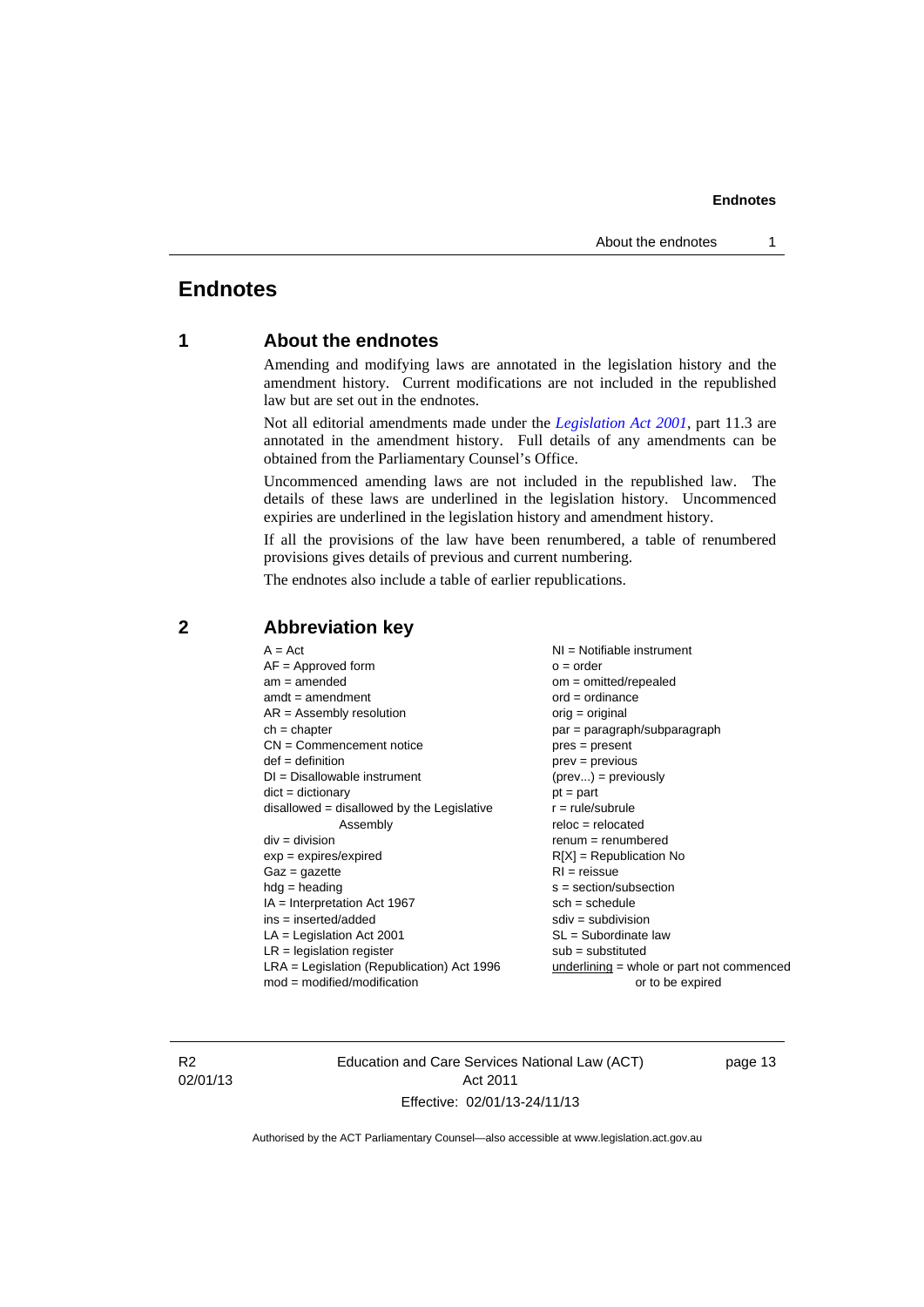#### **Endnotes**

3 Legislation history

#### <span id="page-17-0"></span>**3 Legislation history**

#### **Education and Care Services National Law (ACT) Act 2011 A2011-42**  notified LR 3 November 2011

s 1, s 2 commenced 3 November 2011 (LA s 75 (1))

remainder commenced 1 January 2012 (s 2 and [CN2011-16\)](http://www.legislation.act.gov.au/cn/2011-16/default.asp)

#### <span id="page-17-1"></span>**4 Amendment history**

**Commencement**  s 2 om LA s 89 (4)

**Transitional**  pt 4 hdg exp 1 January 2015 (s 23)

**Definitions—pt 4** 

exp 1 January 2015 (s 23) def *childcare services standards* exp 1 January 2015 (s 23) def *government preschool* exp 1 January 2015 (s 23) def *licensed childcare service* exp 1 January 2015 (s 23)

#### **Transitional definitions**

s 21 exp 1 January 2015 (s 23)

**Transitional regulations** 

s 22 exp 1 January 2013 (s 22 (4))

**Expiry—pt 4**  s 23 exp 1 January 2015 (s 23)

page 14 Education and Care Services National Law (ACT) Act 2011 Effective: 02/01/13-24/11/13

R2 02/01/13